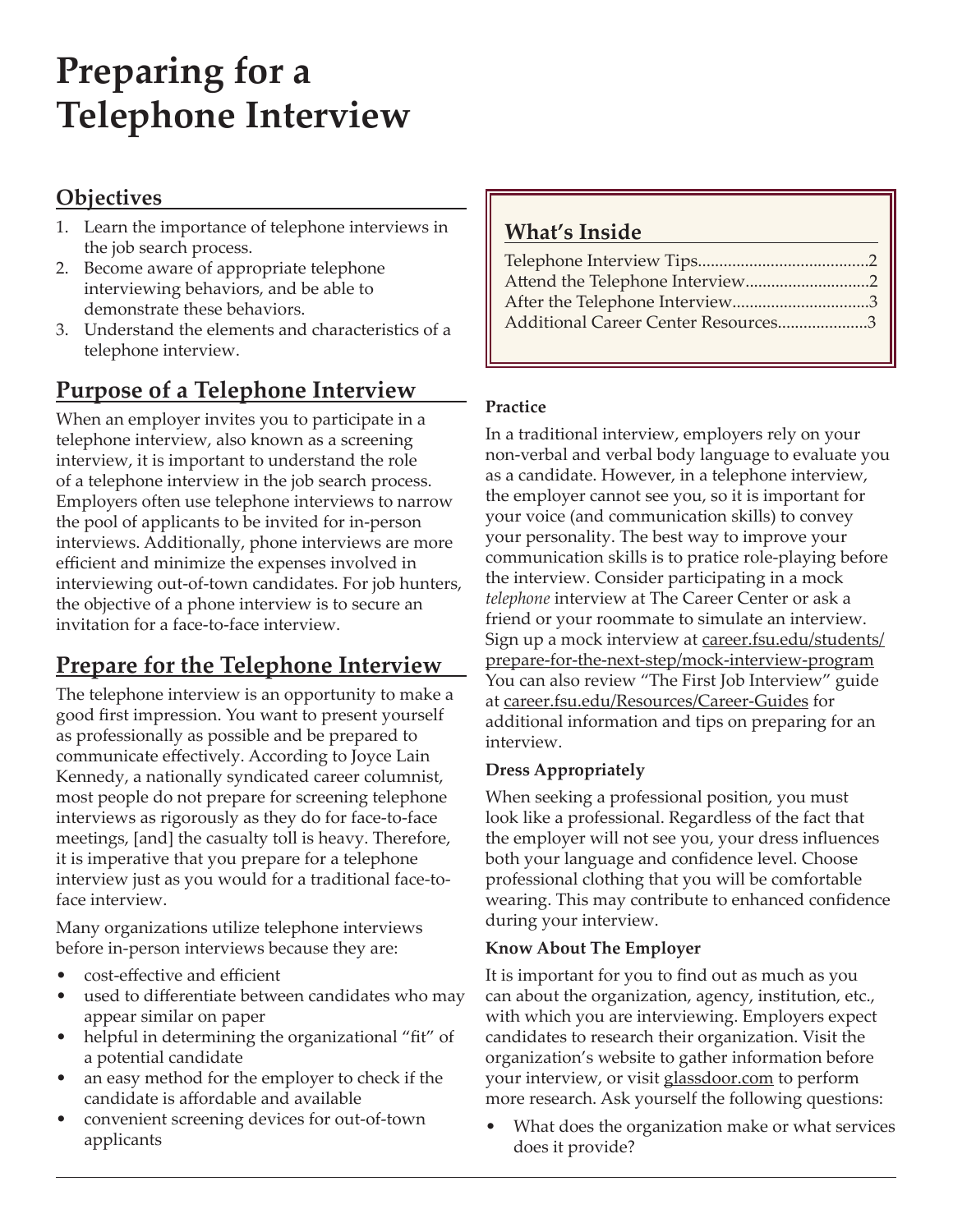- What is the size of the organization? What is its organizational structure?
- What is the mission of the organization?

Review the "Researching Potential Employers" guide in The Career Center or online at [career.fsu.edu](http://career.fsu.edu/Resources/Career-Guides)/ Resources/Career-Guides for more research ideas.

#### **Clarify the Call**

Employers typically prefer to call candidates at their convenience and will arrange the interview time accordingly and in advance. However, employers may ask candidates to call them to test how serious they are. Always clarify the time zone, the length of the interview, telephone number, and who will be conducting the interview. If you receive a call from an employer at an unexpected or bad time, thank him or her for the opportunity and ask if you can call back in ten minutes or so to position yourself in a location free from distraction. It is better to ask to reschedule than to come across unprepared.

#### **Be On Time**

Interviewers have busy schedules and if you miss the telephone call, your behavior could be interpreted as disrespectful. Try to be near your telephone at least 10-15 minutes early so that you do not miss the call. If there is a chance that you might miss an expected call from an employer, make sure your voicemail message is clear and professional. If you miss the telephone call, immediately get back to the employer and politely request to reschedule or ask if there is still time to interview. Be prepared to explain the misunderstanding.

#### **Telephone Interview Tips**

Before the telephone interview begins, there are several ways you can prepare for the scheduled call.

#### *Get Organized*

- Warm up your voice and practice smiling. A smile can be "heard" over the telephone.
- Print your résumé, cover letter, and the job advertisement for use during the interview.
- If possible, have pictures and/or bios of the interviewer(s) in front of you. Pull up the organization's website on a computer.
- Have a short list of your accomplishments available to review.
- Prepare a short list of questions about the job and the organization.
- Have a calendar available should you be asked to schedule another interview.
- Be prepared with pen and paper to take notes!
- Ensure interview materials are strategically laid out and that you are familiar with them.
- Prepare written notes, but do not write entire paragraphs as it might sound robotic or rehearsed if you read directly from the notes!

#### *Prepare the Technology*

- To ensure quality of the conversation and to guard against dropped calls, it is recommended to use a landline phone if possible. If you cannot use a landline, be mindful of connection issues when using your cell phone. Contact The Career Center if you need to schedule an interview room with access to a landline.
- Turn off call waiting so you are not interrupted.

#### *Prepare the Interview Room*

- Close the door to ensure the interview location is free of distractions (e.g., kids, pets, TV).
- Have a clock nearby to monitor the time you have remaining in the interview. Respect the time parameters set by the interviewer.

# **Attend the Telephone Interview**

At the time of your scheduled interview, be prepared to answer the phone on-time and politely. You may want to have a glass of water nearby, in case your throat gets dry during the conversation. Try to speak slowly, clearly, and directly into the phone receiver to effectively articulate your thoughts. Verbal communication is extremely important during the telephone interview. Try to enunciate your words, use correct grammar, and speak with vocal clarity. Watch your tone of voice as it is your only communication tool, and you want to come across as interested, confident, and capable. A quick tip to automatically exude friendliness is to *smile* during your telephone interview. You may want to sit erect at a desk/table to help your voice sound stronger or more alert. Avoid interrupting, and let the employer take the lead in asking you questions. If multiple interviewers are on the phone, write their names down and try to address each interviewer by name. If you miss a question, or need something repeated, it is okay to ask for clarification, just like you might do in a traditional face-to-face interview.

#### **Ending the Telephone Interview**

- Reaffirm your qualifications and end with a strong closing. Express your interest in the job and the organization.
- Ask the interviewer at the end of the conversation where you stand and what the next step will be,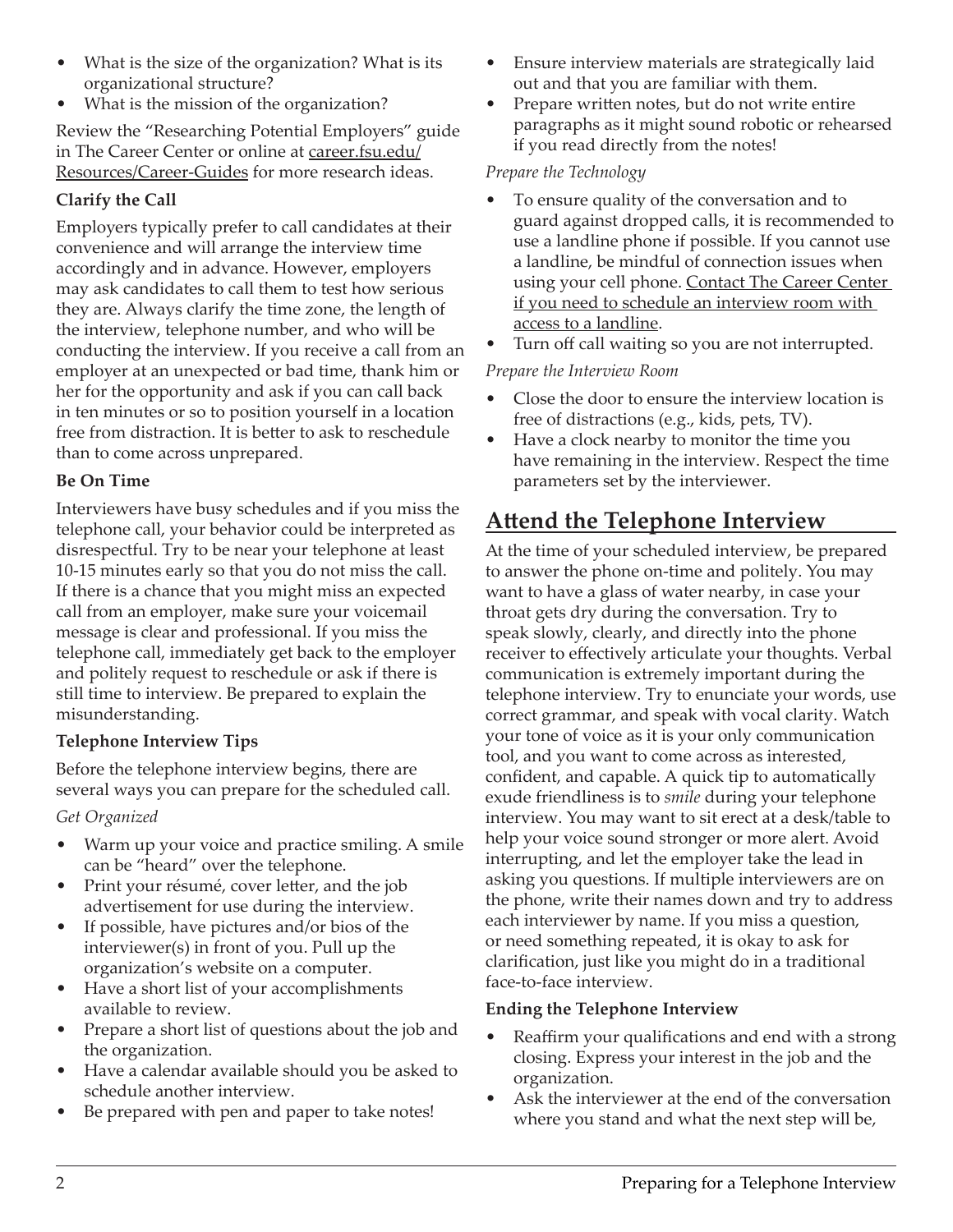<span id="page-2-0"></span>e.g., timeline, second phone interview, arranging an on-site interview, etc.

- If things sound good to you, say so.
- Thank the interviewer for the opportunity.
- Request contact information for follow-up questions and thank you letter submission.

#### **Things to Avoid During the Telephone Interview**

- Do not smoke, chew gum, eat, or drink.
- Avoid overuse of the following words: "ah," "err," "hum," "uhhh," and "like." This habit is especially noticeable on the telephone and eliminating it takes practice!
- Avoid the simple "yes" or "no" response; add selling points at every opportunity by backing up your answers with specific examples from previous work and/or education experience.
- Do not bring up salary before the employer, but be prepared to address it if asked. Research salary information ahead of time. The "Negotiating Job Offers" guide, available at [career.fsu.edu/](http://career.fsu.edu) Resources/Career-Guides, might be a helpful tool for exploring this topic.

# **After the Telephone Interview**

#### **Make Each Interview a Learning Experience**

As soon as possible after the interview, write down what you have learned. Ask yourself:

- Which of my points interested the employer?
- Which questions were most challenging?
- What did I do effectively in the interview?
- How can I improve my next interview?

#### **Write a Letter of Thanks**

Similar to a traditional interview, a letter of appreciation, either as an email or handwritten note, should be sent within 24 hours of the telephone interview. Previous communication with the organization may give you an idea of the best format to use. Tell the interviewer you are still interested in the position, and review some of your qualifications discussed in the interview so that the interviewer's memory will be refreshed. You can also include pertinent questions that you did not ask during the

interview, or expand on any information that you forgot to mention.

#### **Summary**

The telephone interview is just as important as a traditional face-to-face interview. In some cases, it will determine whether or not you advance to the next round of interviewing. Interviewing is both a skill and an art; careful preparation is necessary to produce optimal outcomes. Individuals who take a proactive approach to preparing, executing, and evaluating telephone interview skills may experience more successful and enriching interviews. Call the Career Center if you need to reserve an interview room.

## **Additional Resources**

#### **Select Career Center Library Resources**

| 301 Best Questions to Ask on your InterviewVB K33 |  |
|---------------------------------------------------|--|